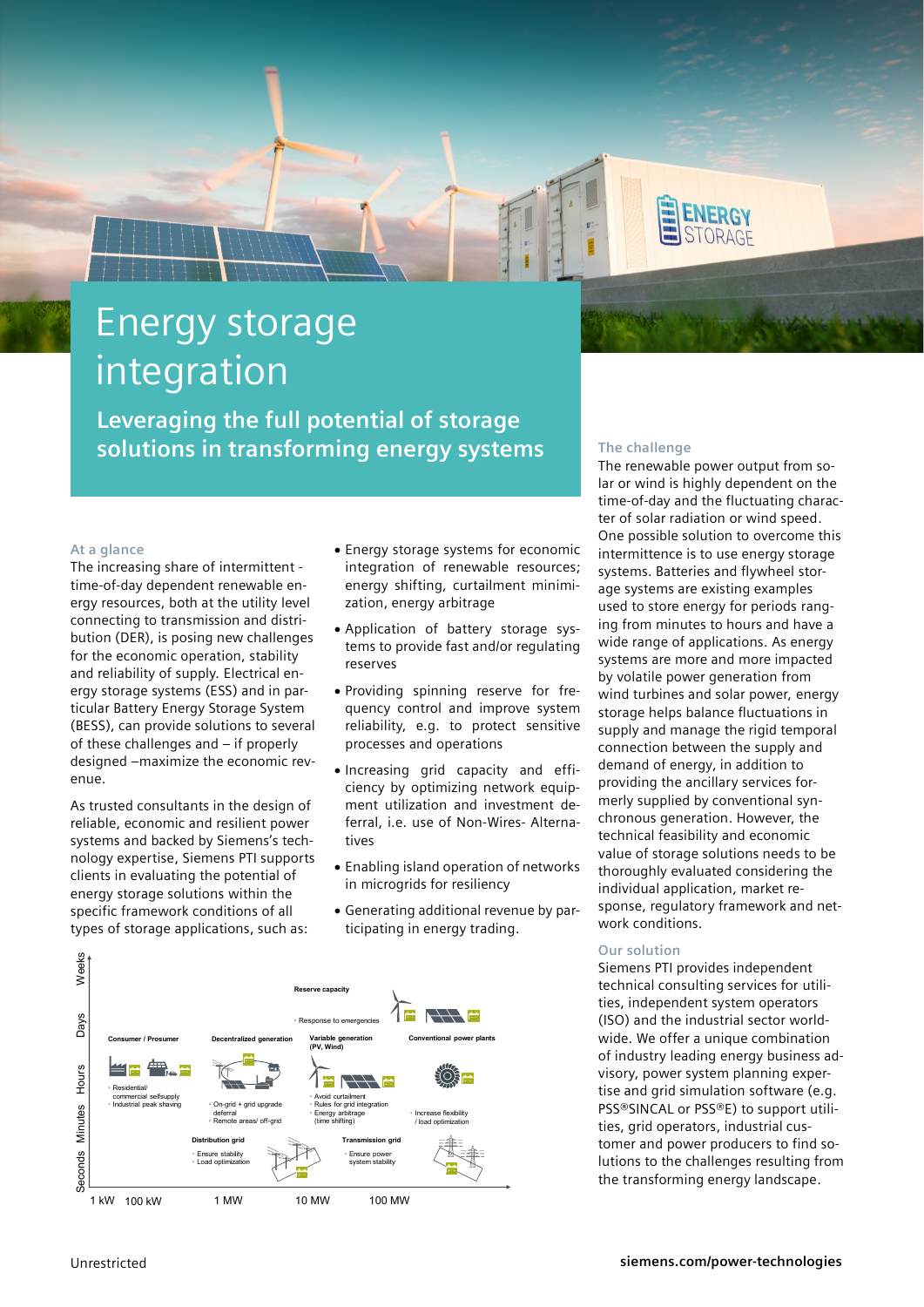Our experts evaluate the impact of storage solutions by means of simulation-based technical and economic analyses. With these results, we provide valuable decision support for investments to enhance grid performance, resource optimization or leverage new business cases in energy trade.

Learn more about the services we offer with regards to the various applications of storage solutions in power grids.

### **Increasing the profitability of RES**

Wind and solar power plants generate electrical energy independently of demand and energy prices. Besides causing voltage fluctuations, this also has an economic impact on electricity prices (e.g. merit order effect) and can lead to curtailment of the resource to manage transmission and/or generation limitations. To manage intermittency, energy storage solutions capture surplus energy from renewable energy systems (RES) which can be discharged to cover the load in times of RES shortages or higher market prices.

This optimizes the contribution of the local energy system to energy supply and saves costs. Our offering includes:

- Assessment of storage applications via cost-benefit-analysis, e.g. considering the reduction of fuels and GHG emission, growing share of renewables and the degree of independency
- Technical-economical (pre-) feasibility study of load and generation profile leading towards optimal storage dimensioning and dispatch
- Identify optimal connection points to the grid to minimize and/or postpone grid investments



Figure 2: Storage operation with renewables (lower fig: simulation results in PSS®SINCAL)

- Ensure grid code compliance with a grid impact study considering latest standards and regulations
- Dynamic stability analyses for balancing of fluctuating feed-in caused by variation of wind speed or solar irradiation
- Optimization of storage controller and state of charge.

#### **Integration with microgrids**

Storage solutions are an important element of cost-efficient and resilient microgrids. They enable island operation to seamlessly switch between the grid and its own reserves. Our offering includes:

• Microgrid studies for the dimensioning of storage and generation units and the analysis of the grid structure with respect to optimized levelized cost of energy (LCOE), network tariffs and sustainability



Figure 3: Microgrid simulation in PSS®SINCAL provides detailed results on grid impact

- Dynamic stability analyses, investigating the reaction of the microgrid regarding stability, voltage recovery and frequency, as well as optimization of generation patterns
- Determination of parameters for the decoupling, load shedding and protection in the event of falling into isolated operation
- Identifying mandatory and optional measures and development of an implementation roadmap with breakdowns of prospective cost structure, saving potentials and additional sources of income.

#### **Improve system reliability**

Storage solutions can be applied to provide power output as spinning reserve to meet unexpected imbalance on the grid and provide network response to improve the system's reliability. This is particularly important for power systems as the level of inverter based and inertia less generation increases, as well as industrial

applications with sensitive processes which need to be protected to outages and resulting costs.

Our offering includes:

- Simulations of potential faults and outages, investigating the reaction of the system regarding angular and voltage stability, as well as frequency response
- Definition of capacity, energy content and controls of ESS (e.g. voltage control, frequency control, charge/discharge cycles)
- Evaluation for optimization and/or avoidance of load shedding
- Assessment and feasibility study of battery black start capability and grid booster
- Evaluation of primary frequency control and rate of change of frequency (RoCoF).



Figure 4: Activation of grid booster after line outage to reduce overloading

#### **Increasing grid efficiency and stability**

With the increase in renewable energy resources and in particulate DER, transmission and distribution systems are expected to be brought close to their technical limits, leading to contingency overloads and voltage violations. Instead of adding voltage regulation equipment and/or building new lines to increase grid capacity, alternative operating strategies with controllable renewable energy resources in combination with storage systems can be an alternative solution.